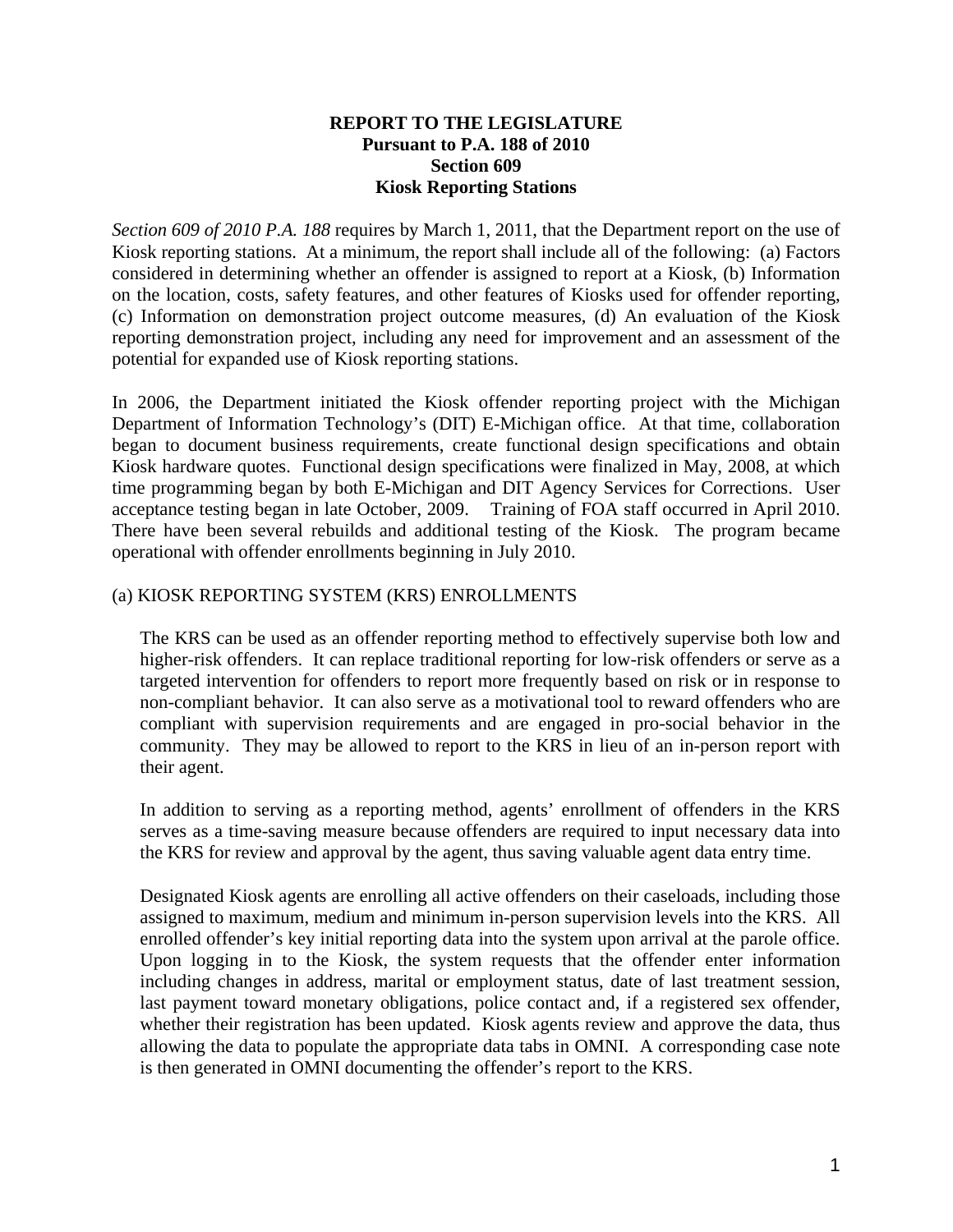## KIOSK REPORTING IN LIEU OF AN IN-PERSON REPORT

The introduction of the telephone-reporting supervision level has provided a viable alternative to in-person reporting for low risk offenders, therefore, the use of a KRS has been expanded to include a broader group of offenders.

With some exceptions noted below, Kiosk agents may allow offenders classified to medium and minimum in-person supervision levels to report to the KRS in place of an in-person report after a six-month demonstration of positive community adjustment.

Positive community adjustment includes:

- An absence of any violation behavior,
- Full-time employment or participation in an approved training program, and
- Adherence to supervision conditions and goals (case plan or TAP).

Kiosk agents remain responsible for all other supervision activities, including field work, and shall meet other case management standards.

The following offenders are enrolled in the KRS for the purpose of data entry but are not being allowed to report to the KRS in lieu of in-person contact with the agent:

- Currently serving for a sex offense,
- Those required to register pursuant to the Michigan Sex Offender Registration Act,
- Offenders identified as high risk (either COMPAS or VASOR assessment), and
- Parolees in the ReEntry Project for Offenders with Special Needs (RPOSN); those designated as D-47 cases.
- (b) The Kiosk is located inside the secure lobby of the Lansing Parole Office and is available for use during business hours. Enrollment in the Kiosk requires the agent to have an authorized log-in ID and a confidential password. There are a limited number of agents who can access the Kiosk during the demonstration project. Offenders are required to register at least one fingerprint on the Kiosk but can be required to provide up to four fingerprints.

The Kiosk has a feature that allows agents to set alerts that will notify them via e-mail immediately when an offender reports to the Kiosk. The Kiosk can also be used to deliver personalized instructions to the offender from the agent when s/he reports to the Kiosk.

There is direct communication between MDOC's Offender Management Network Information (OMNI) and the Kiosk. The Kiosk is connected to OMNI over secure lines in compliance with State of Michigan secure connectivity standards.

The cost associated with hardware and development of the Kiosk offender reporting station is approximately \$236,456.00 to date.